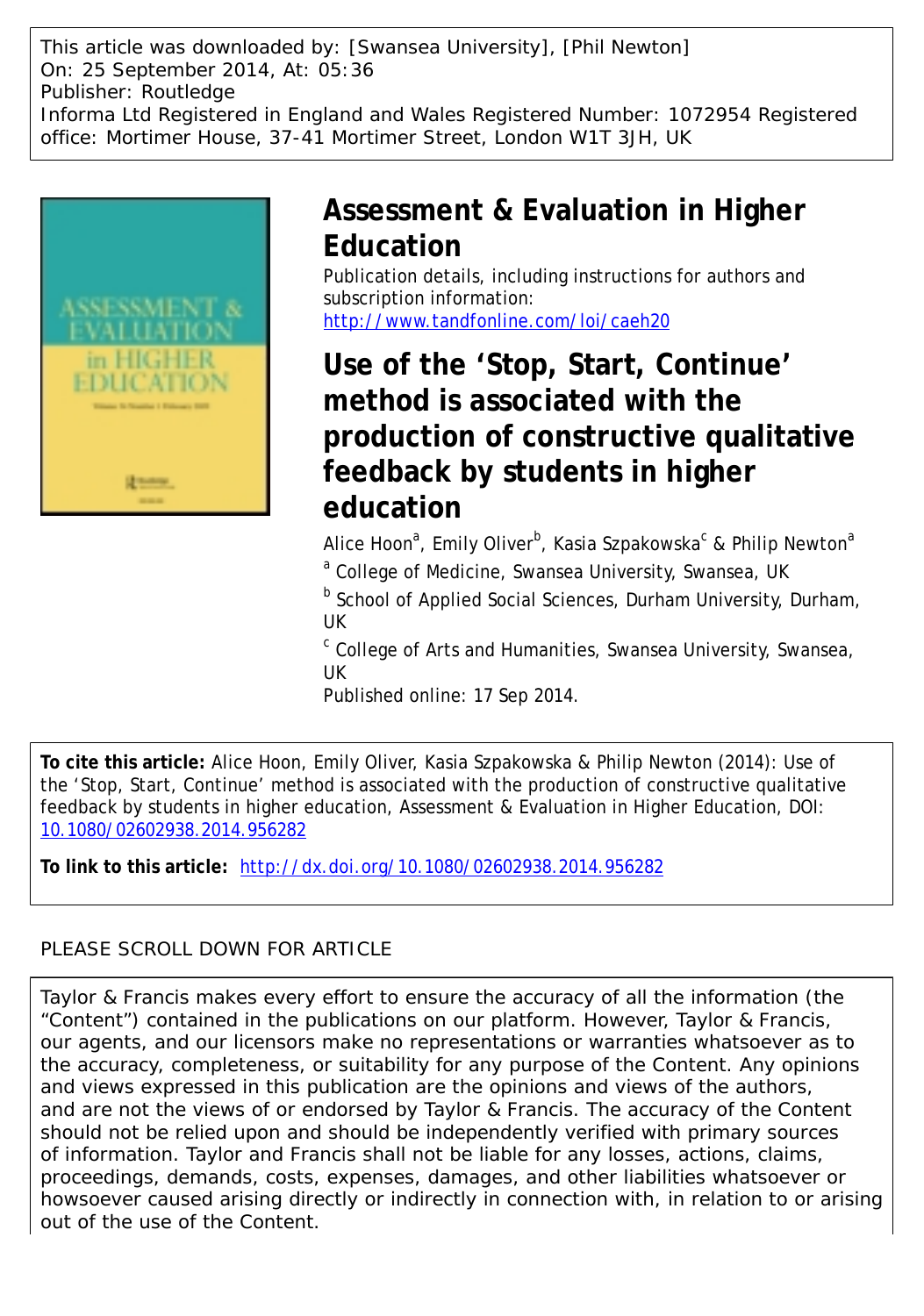This article may be used for research, teaching, and private study purposes. Any substantial or systematic reproduction, redistribution, reselling, loan, sub-licensing, systematic supply, or distribution in any form to anyone is expressly forbidden. Terms & Conditions of access and use can be found at [http://www.tandfonline.com/page/terms](http://www.tandfonline.com/page/terms-and-conditions)[and-conditions](http://www.tandfonline.com/page/terms-and-conditions)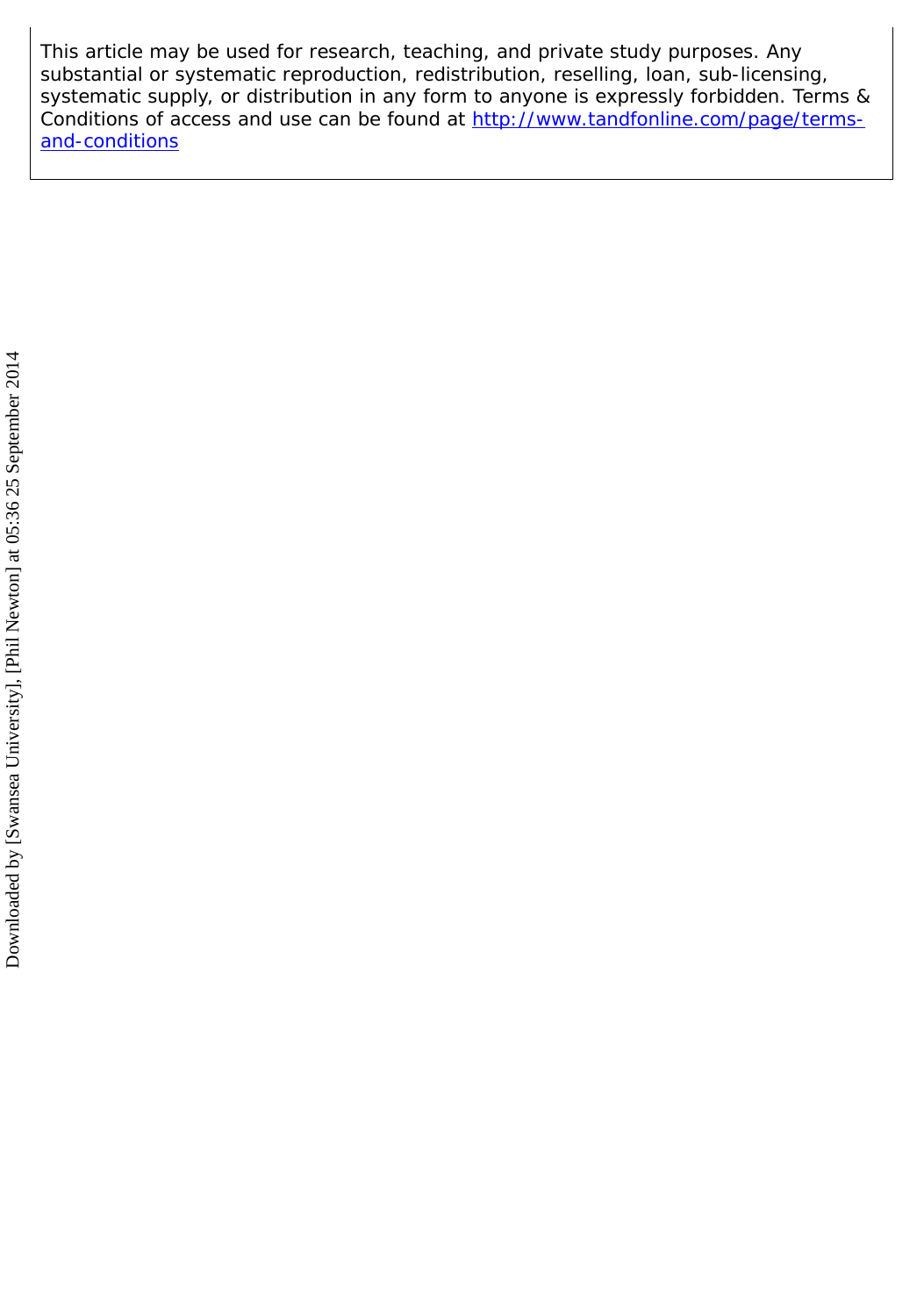### Use of the 'Stop, Start, Continue' method is associated with the production of constructive qualitative feedback by students in higher education

Alice Hoon<sup>a</sup>, Emily Oliver<sup>b</sup>, Kasia Szpakowska<sup>c</sup> and Philip Newton<sup>a\*</sup>

<sup>a</sup>College of Medicine, Swansea University, Swansea, UK; <sup>b</sup>School of Applied Social Sciences, Durham University, Durham, UK; College of Arts and Humanities, Swansea University, Swansea, UK

Students in higher education are increasingly asked to give feedback on their education experience, reflecting an increase in the importance attached to that feedback. Existing literature demonstrates that qualitative student feedback is valued and important, yet there has been limited evaluation of the means by which qualitative student feedback is collected, and how collection method influences the depth of feedback from students. We evaluated the depth of feedback written by students on programmes at three different universities in the United Kingdom, using an established evaluation instrument. We found that the use of a structured pro forma (Stop, Start, Continue) was associated with feedback of greater depth than that produced using free text entry. We then evaluated the effect of switching from a free text to a structured pro forma at one institution and found, again, that the structured pro forma was associated with feedback of greater depth. In addition, students indicated a preference for the structured pro forma.

Keywords: student feedback; Stop Start Continue; pro forma; student satisfaction

#### Introduction

Feedback is a fundamentally important component of education. It is a two-way process, with feedback provided both to and from educators and students. The feedback provided by educators to students is normally provided with a single, simple aim – to help students learn. This feedback has been extensively studied (see Shute [2008](#page-14-0) for a recent review), and the accumulated literature has informed best practice guidelines for the production and use of feedback written to students (e.g. see Marriott and Teoh [2014;](#page-13-0) Williams and Brennan [2004\)](#page-14-0).

In contrast, the feedback provided by students to educators is collected for multiple reasons and for multiple audiences. Educators use student-generated feedback to help them improve and develop their teaching as well as to understand the current educational attainment of their students. University managers and administrators use student feedback for quality assurance and human resources purposes, while prospective students use feedback from previous students to help them make decisions about their education (Huxham et al. [2008](#page-13-0); Richardson [2005\)](#page-13-0). These three pathways for the collection and use of student feedback clearly have different needs and there is currently a lack of clear guidance on policy and best practice for the collection of

<sup>\*</sup>Corresponding author. Email: [p.newton@swansea.ac.uk](mailto:p.newton@swansea.ac.uk)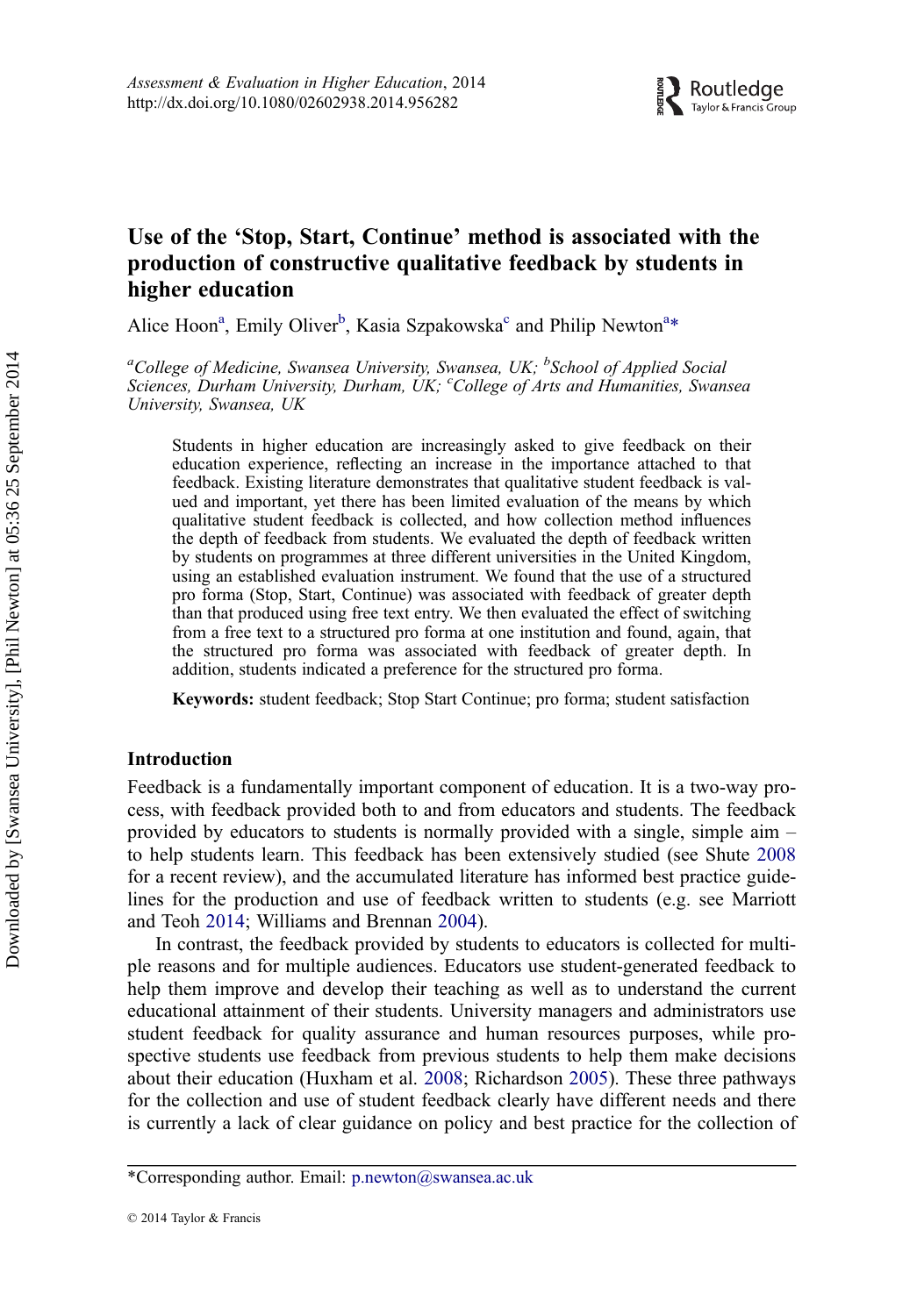the most useful feedback from students to assist these different agendas. In addition, despite the existence of relatively well-established methods, there is often a need for the development of new tools which address local contexts and needs (e.g. Gruber et al. [2010\)](#page-13-0).

The impact of student-generated feedback has gradually escalated, despite this lack of evidence to inform policy and practice. Recent developments in the United Kingdom include the National Student Survey (NSS), used to collect data (largely quantitative) about the student experience and used in the evaluation of higher education institutions (Buckley [2012](#page-13-0)). Similarly, student evaluation of teaching (SET) forms a significant part of overall performance evaluations of teachers in the United States of America. Although this feedback is used largely for the quality assurance purposes described above, there is good evidence that one effect of SET is to improve future teaching (Marsh and Roche [1997](#page-13-0)), although many controversies still exist about the influence of confounding variables, including predicted/expected grades and the perceived difficulty of the course (Basow and Martin [2012](#page-13-0)).

The NSS and SET use largely quantitative measures of recording student feedback, and, although these can provide important information to all stakeholder groups, for course development and teaching improvement, there is a need to collect and analyse qualitative feedback from students (Grebennikov and Shah [2013](#page-13-0)). Qualitative feedback adds context and detail to issues which arise in the quantitative data (Symons [2006](#page-14-0)), while evaluative studies have demonstrated that students value providing free text comments in feedback (Kindred and Mohammed [2005\)](#page-13-0), and the majority will leave qualitative comments when given the opportunity to add them to an otherwise quantitative SET form (Brockx, Van Roy, and Mortelmans [2012](#page-13-0)). In order to focus on course development, qualitative feedback needs to be focused on that end, rather than, for example, the rating of individual teachers (Edström [2008](#page-13-0)).

However, the resources required to conduct a meaningful analysis of qualitative data are much greater than for quantitative feedback, and these resource issues are often a deterrent to the collection of open-ended qualitative feedback (Richardson [2005\)](#page-13-0). An attempt to automate the process of coding student qualitative feedback concluded that manual coding was 'arguably superior' (Palmer and Campbell [2013](#page-13-0)). The heavy resource requirement is exacerbated by a well-established principle that, in general, face-to-face administered paper-based surveys to capture student feedback achieve a higher response rate than online surveys (Nulty [2008](#page-13-0)). Hence, there is a need to ensure that the collection of qualitative data for course development is maximally efficient, not directly replicating qualitative feedback while retaining opportunities for full expression and allowing for the production of feedback that is deep and specifically aimed at course development. Addressing this issue was the central aim of the current study: to provide practical, evidence-based guidance for those seeking to optimally collect and use student feedback.

We analysed the qualitative feedback written by students on their learning experience at three programmes at universities in the UK with pre-existing variation in their feedback collection methodologies. Two programmes used a structured format, similar to the 'Stop, Start, Continue' model. This is a well-established method of collecting feedback in many disciplines, including education (e.g. see George and Cowan [1999](#page-13-0), 28). It asks structured questions that collect student views on what educators should no longer do (stop), should consider adding (start) and features that should be retained (continue). The third programme collected feedback using a blank, free text only pro forma.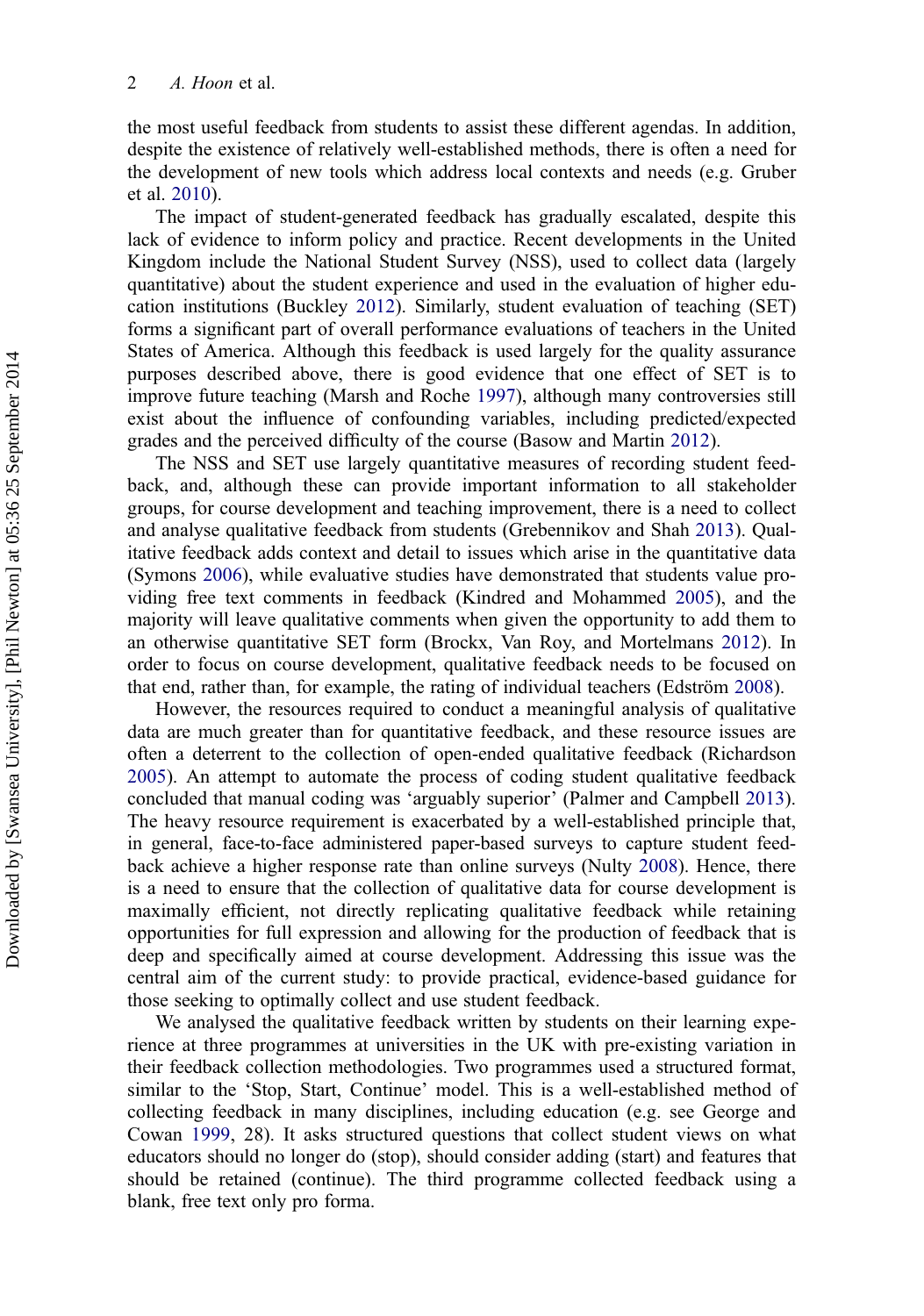To analyse feedback, we adapted a tool that has been used in similar studies on instructor-generated feedback, and is used to simply code individual feedback statements according to their depth, regardless of their content (Brown and Glover [2006](#page-13-0); Newton, Wallace, and McKimm [2012\)](#page-13-0).

In the current paper, we present findings that, when comparing between programmes, the use of a structured, questioning pro forma was associated with the production of deeper feedback by students when compared with a blank pro forma. Similarly, a switch from a blank to a structured pro forma by one programme was associated with an increase in the depth of feedback produced, and a positive evaluation of the new form by students.

#### Method

We conducted two studies. The first compared feedback from three different courses, each of which utilises a distinct pro forma to collect feedback from students. The second study then evaluated the impact of changing the structure of the feedback pro forma for one of those programmes. The structure of the new form was informed by and based upon the results of the first study.

#### Study 1

Written student feedback from three different courses at two different institutions in the United Kingdom was evaluated. This module-level feedback had been collected as part of the routine evaluation of each programme.

Course A is a graduate-entry medical degree, an undergraduate course undertaken by students who already have an undergraduate degree. Each intake has about 70 students. Teaching in the first two years of the course (on which the current study is focused) is arranged around discrete teaching weeks. Students provide qualitative feedback weekly on each university-based teaching week, using a pro forma that, at the beginning of Study 1, had a free text entry box for every teaching session occurring that week.

Course B is an undergraduate Bachelor of Science degree, with an annual intake of between 80 and 100 students. Teaching occurs in modules taught over 12 or 24 weeks. Students provide qualitative feedback on their course at the end of each module, and at the end of each academic year. Feedback analysed from Course B was from 12 different modules, collected at the end of the module using the 'Stop, Start, Continue' format. This format consists of presenting three text boxes containing the words Stop, Start and Continue. In the Stop box, students are given the opportunity to make suggestions about what they do not find useful or helpful, for example, 'stop speaking so quickly'. In the Start box, students have the opportunity to make suggestions or give ideas about what they think could be started which may aid their learning, for example, 'start giving out class handouts'. The Continue box allows students to comment on best practice and aspects of teaching that they find useful, for example, 'continue the use of class quizzes'.

Course C is a level 2 undergraduate module in the Arts and Humanities, taken by students who have already completed a module in the same subject area. Each intake has 25–40 students. Teaching occurs in the module over 11 weeks in the first semester. Students provide qualitative feedback at the end of each module. Feedback for Course C is collected at the end of each module. Students are given a feedback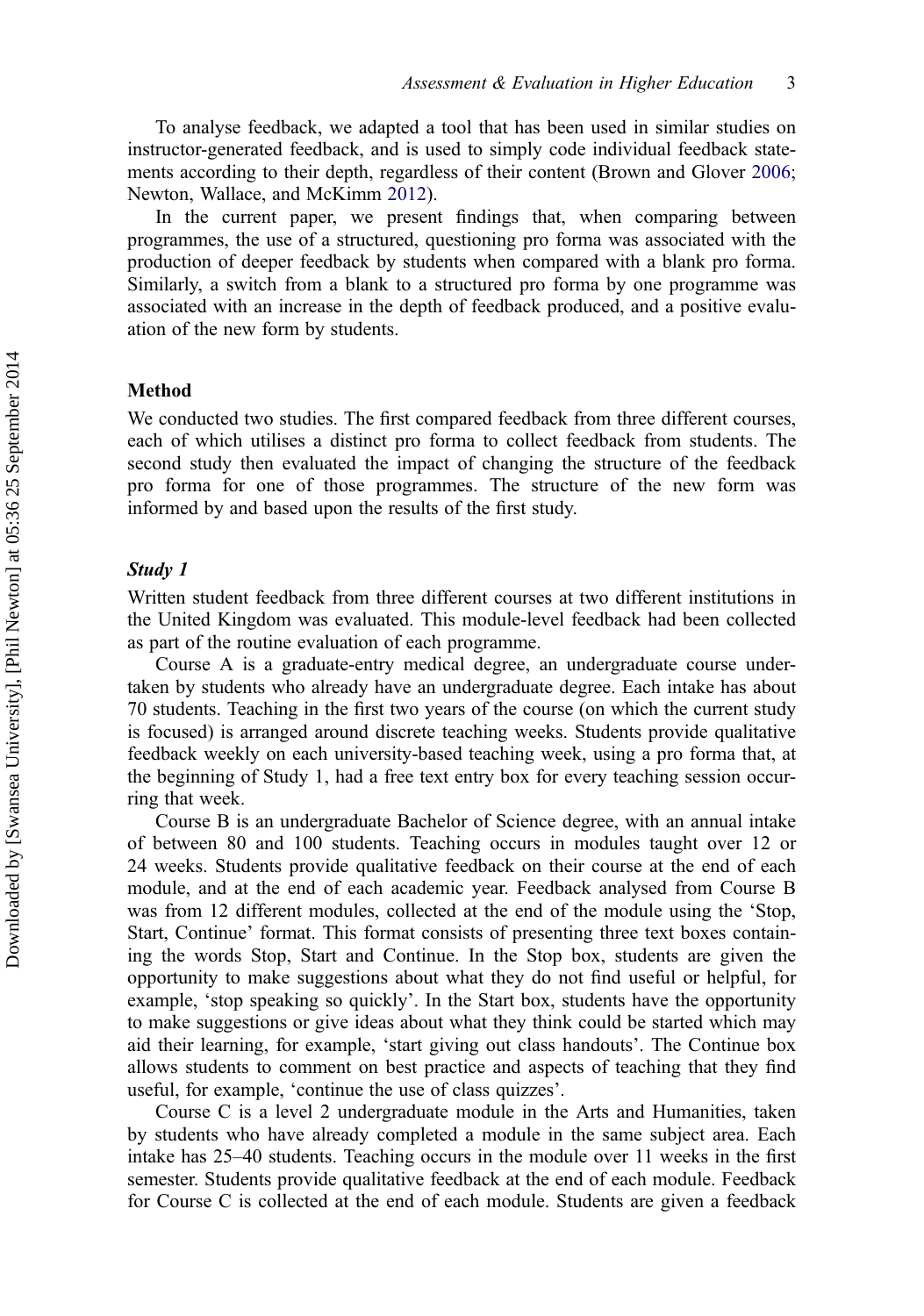form containing text box for each of the following questions: (1) What was the best thing about the module? (2) What would you change about the module? (3) Any other comments? Feedback was analysed from four modules.

#### Coding of feedback

Qualitative feedback was coded using a feedback system similar to those developed by Newton, Wallace, and McKimm [\(2012](#page-13-0)) and Brown and Glover ([2006\)](#page-13-0). Every statement in the feedback was coded according to two criteria – the first being whether its overall theme was that the issue being commented on was 'positive', 'negative' or 'adequate' (coded as P, N or A, respectively), and the second being the depth of the feedback. For example, if a statement merely indicated at the most basic level whether something was good or not good, it was coded as 1 (descriptive); if a statement indicated why something was or was not good, it was coded as 2 (qualified); and if a statement included constructive suggestions for change or development, or if there was a clear and simple inference for how this could be achieved (e.g. 'the lecturer spoke too fast'), then it was categorised as 3 (constructive). Statements made by a student that did not relate to the content of the lecture/module in question, for example, reporting that they did not attend a lecture, were classed as 'other'. See Table 1 for a summary and some examples from the study. Although this instrument was originally developed for the evaluation of feedback written to students by instructors, the feedback under study here was that collected to inform course development on the basis of student views on current teaching effectiveness (Berk [2012](#page-13-0)). The differences between category 1, 2 and 3 statements were considered highly relevant to achieving that end; a constructive category 3 statement (e.g. 'the teaching was poor because the lecturer used too many abbreviations') is

| Feedback<br>category | Basic theme of statement                              | Examples from study                                                                                                                                                                 |
|----------------------|-------------------------------------------------------|-------------------------------------------------------------------------------------------------------------------------------------------------------------------------------------|
| P1                   | This was good                                         | 'Excellent', 'Very good', 'Good', 'Great as<br>always', 'Great thanks', 'Amazing'                                                                                                   |
| P2                   | This was good because                                 | 'Like how Dr  repeats key points throughout<br>the lecture', 'Good at signposting', 'Well paced'                                                                                    |
| P3                   | This was good because  but<br>would be even better if | 'a lot of detail perhaps a bit too much', 'good<br>but could have been split into two lectures'                                                                                     |
| N1                   | This was bad                                          | 'awful', 'Hard'                                                                                                                                                                     |
| N2                   | This was bad because                                  | was very intimidating', 'seemed nervous',<br>'boring topic'                                                                                                                         |
| N3                   | This was bad because  and<br>would be better if       | 'The essay subject was to broad,  I'd suggest<br>to give a number of possibilities' 'The lecture'<br>was not pitched to our current level of<br>understanding', 'spoke too quickly' |
| A1                   | This was adequate                                     | 'OK', 'Adequate', 'Reasonable'                                                                                                                                                      |
| A <sub>2</sub>       | This was adequate because                             | 'OK, not very detailed', 'Adequate  found it<br>difficult to understand what was being said',<br>'OK, not sure what the aim  was'                                                   |
| A3                   | This was adequate because<br>and would be better if   | 'OK, it would have been good to be in smaller<br>groups'                                                                                                                            |

Table 1. Feedback categories used for coding with representative examples found in the study.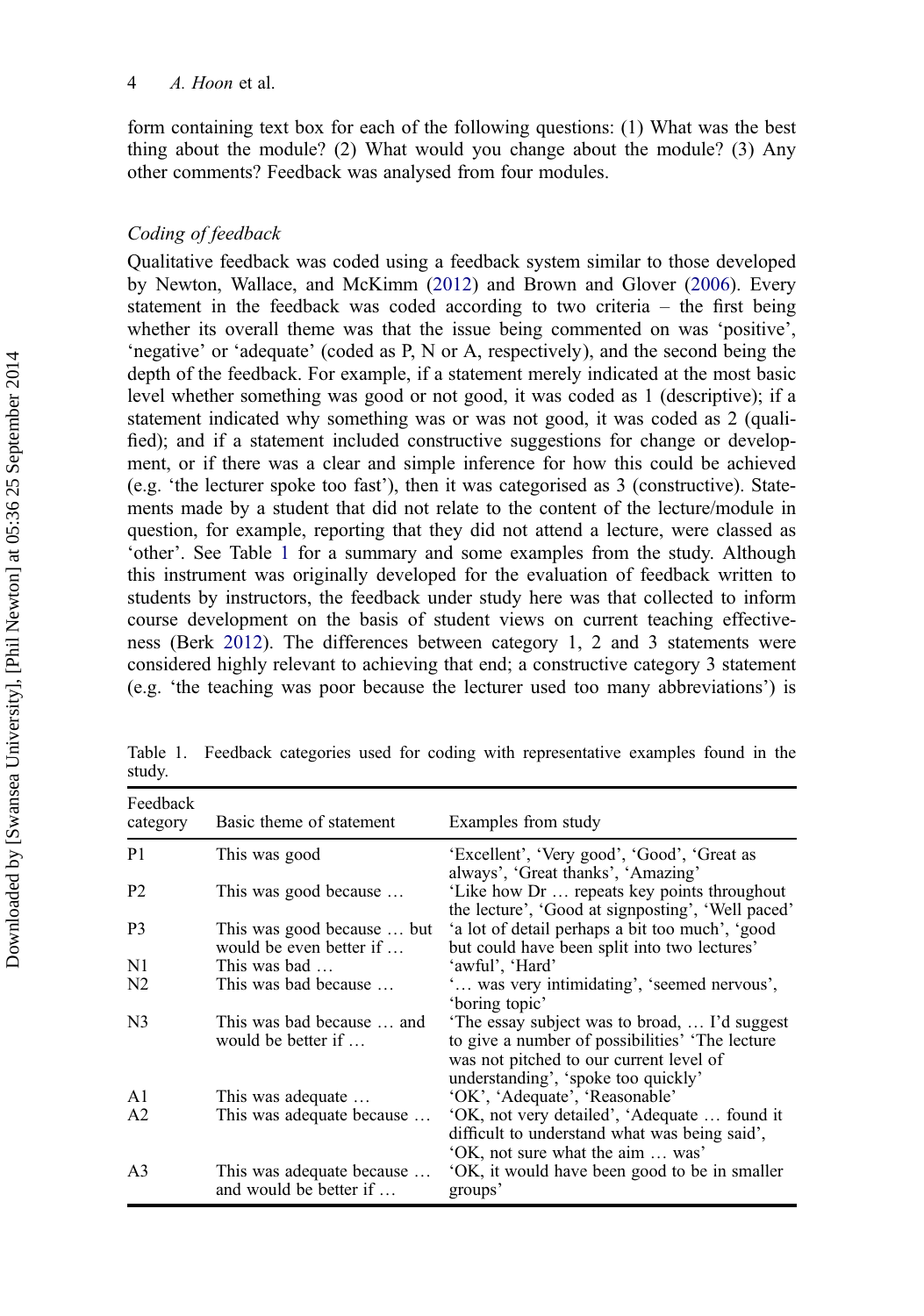clearly more useful for course development than the relevant descriptive category 1 statement (the teaching was poor).

Although all feedback was labelled as positive, negative or adequate, the authors were most interested in the depth of the feedback, that is, how useful or constructive each statement was, rather than how well the lecture or module had been received by the students. To ensure consistency, all coding was performed by one author (initials removed for peer review) after training by another (initials removed for peer review).

#### Study  $1$  – results and discussion

Students in Course A made a total of 1072 statements, students in Course B made a total of 264 statements and students in Course C made 131 statements. The detailed coding results for each depth category are shown by percentage in Table 2, with a representation of the feedback collapsed by category shown in Figure [1](#page-7-0). Percentages were used to factor out any effect of cohort size.

The data represented in Table 2 shows that the feedback collected from Course A, using a blank pro forma, were largely depth category 1 and 2 responses, whereas very few category 1 responses were made by respondents in Course B and C which used more structured approaches. In contrast, the feedback collected from Course B was largely in the most constructive category 3. Thus, although more feedback had been collected from Course A, the depth of that feedback was much lower than in the two other courses, and the descriptive nature of the comments were of a nature that would be of limited use for course development, and could have been simply captured using a quantitative method.

As there was much variation across the three courses in the percentage of statements attributed to each feedback category, a further analysis was conducted in which the percentage of statements for each question type was analysed. This was conducted on the feedback collected for Course B and Course C as the feedback format asked specific questions. This analysis could not be conducted for Course A as students were only asked to comment on each teaching session and were not asked specific questions. Table [3](#page-7-0) shows that asking students what they would like to stop occurring and what they would like to start occurring both tended to result in N3 type responses. Asking students what they think should be continued typically resulted in P3-type responses. For Course C, it was found that asking students 'what did you like about this module' typically resulted in P2 responses, whereas 'what would you change about this module' generally resulted in N3 responses.

|  | Table 2. Percentage of statements in each feedback category by course. |  |  |  |  |  |  |
|--|------------------------------------------------------------------------|--|--|--|--|--|--|
|--|------------------------------------------------------------------------|--|--|--|--|--|--|

|                                | Depth |                 |     |               |     |     |                  |      |     |       |
|--------------------------------|-------|-----------------|-----|---------------|-----|-----|------------------|------|-----|-------|
|                                |       | 1 (Descriptive) |     | 2 (Qualified) |     |     | 3 (Constructive) |      |     |       |
|                                | P     | N               |     |               | N   | A   | P                | N    |     | Other |
| Course A (Blank)               | 42.2  | 0.4             |     | 2.2 33.5 4.2  |     | 2.1 | 4.3              | 9.1  | 0.8 | 1.4   |
| Course B (Stop/Start/Continue) | 2.7   | 2.3             |     | 3.4           | 0.1 | 0.8 | 35.6             | 54.6 |     |       |
| Course C (Best/Change/Other)   | 2.3   |                 |     | 61.8          | 1.5 |     | 1.5              | 29.8 |     | 3.1   |
| Mean                           |       | 09              | 0.7 | 32.9          | 1.9 | 0.9 | 13.8             | 31.1 | 0.3 | 1.5   |
| <b>SD</b>                      | 22.9  |                 | 12  | 29.2          | 2.1 | 1.0 | 18.9             | 22.8 | 0.5 |       |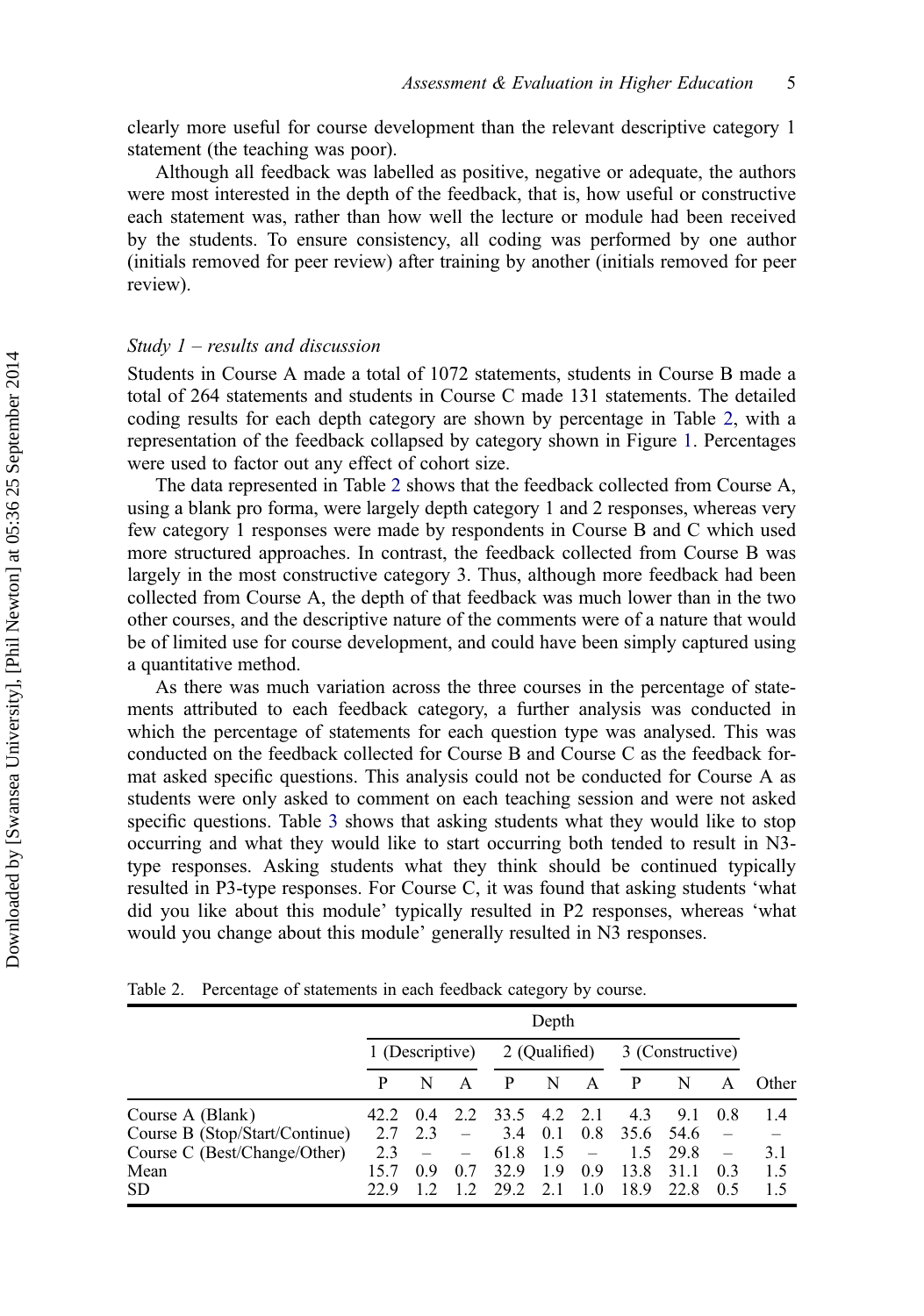<span id="page-7-0"></span>6 A. Hoon et al.



Figure 1. Percentage of statements in each feedback category by course and the type of pro forma used to collect the feedback.

Table 3. Percentage of statements in each feedback category by question type.

|          |                         | Depth           |    |    |                |                          |                |                  |                |                          |       |
|----------|-------------------------|-----------------|----|----|----------------|--------------------------|----------------|------------------|----------------|--------------------------|-------|
|          |                         | 1 (Descriptive) |    |    | 2 (Qualified)  |                          |                | 3 (Constructive) |                |                          |       |
|          |                         | P1              | N1 | A1 | P <sub>2</sub> | N <sub>2</sub>           | A <sub>2</sub> | P <sub>3</sub>   | N <sub>3</sub> | A <sub>3</sub>           | Other |
| Course B | Stop                    | 0.7             |    |    |                | 0.7                      |                |                  | 20.9           |                          |       |
|          | <b>Start</b>            |                 |    |    |                |                          |                |                  | 36.2           |                          |       |
|          | Continue                | 1.5             |    |    | 3.7            | $\overline{\phantom{0}}$ | 0.8            | 34.7             | 1.5            |                          |       |
| Course C | Best thing <sup>1</sup> | 1.6             |    |    | 48.8           |                          |                |                  |                |                          |       |
|          | Change <sup>2</sup>     | 0.8             | -  |    | 1.6            | 1.6                      |                | 1.6              | 29.5           |                          |       |
|          | Comments <sup>3</sup>   |                 |    |    | 11.6           |                          |                |                  | 0.8            | -                        | 2.3   |
|          | Mean                    | 0.8             |    |    | 11.0           | 0.4                      | 0.8            | 7.3              | 14.8           | $\overline{\phantom{0}}$ | 0.4   |
|          | <b>SD</b>               | 0.7             |    |    | 19.1           | 0.6                      |                | 15.4             | 16.1           |                          | 1.0   |

1 What was the best thing about this module?

<sup>2</sup>What would you change about this module?

<sup>3</sup>Any other comments?



Figure 2. Percentage of statements in each feedback category by question type.

Figure 2 indicates that for Course B, the Stop/Start/Continue format resulted in students giving feedback which made constructive suggestions for change. For Course C, asking students what they liked best about the course typically resulted in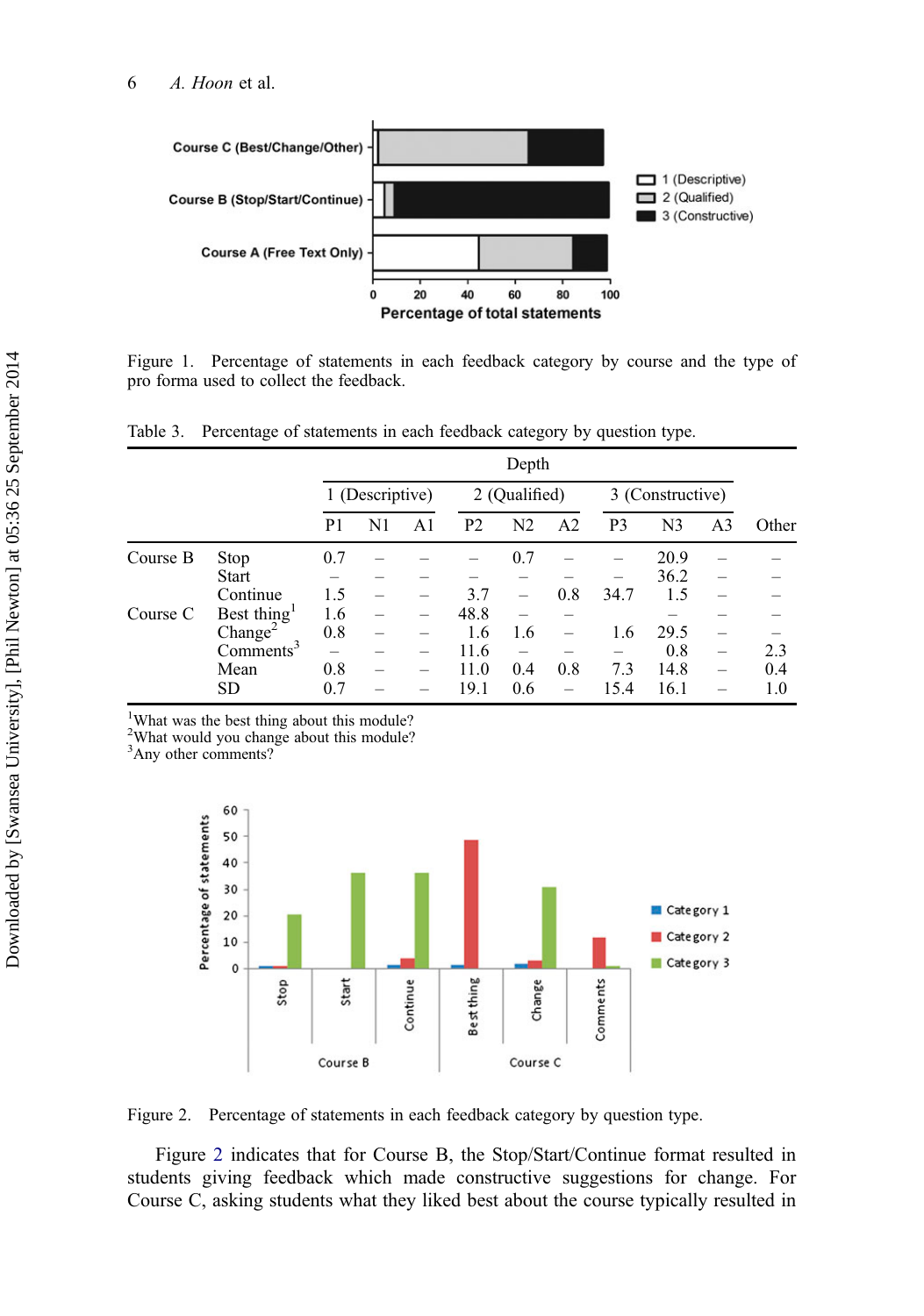responses regarding what was good about the course and why, whereas specifically asking what students would change about the course resulted in students making category 3 suggestions for improvements. When students were asked if they had any other comments, the responses given tended to be category 2 statements which, although useful and qualified, did not offer constructive suggestions for change or development.

Taken together, these findings suggest that the specificity of questions asked in evaluation forms may influence the constructiveness of the feedback obtained. Using only open-ended questions, such as the format used on Course A, was associated with feedback which was mostly descriptive, and may, therefore, be limited in terms of enabling course development. However, when questions were phrased to specifically ask what aspects of teaching should be changed or continued as per Course B, much more of the feedback collected was of a type which made suggestions that could potentially inform constructive change in teaching practice.

One interpretation of these findings may be that more constructive qualitative feedback can be obtained when using a structured form. However, this interpretation is subject to many confounds – the feedback was collected from different students on three different courses, in different disciplines, at two different institutions, with students at different stages (undergraduate vs. postgraduate) and at different frequencies (weekly vs. at the end of a semester). Thus, it is difficult to say with any certainty whether the differences in the quality of the feedback were a direct function of the feedback format or due to another variable. To understand this further, we designed a second study.

#### Study 2 – introduction

In this study, the qualitative feedback form for Course A was changed from the open-ended format used previously to a modified Stop/Start/Continue format. The curriculum for Course A is arranged around discrete teaching weeks. We tested the modified form over four teaching weeks across two cohorts of Course A, by simply replacing the old format (as used in Study 1, and which had been used for every teaching week completed by those cohorts previously) with the new format. Cohort size was the same as in Study 1 (70), and feedback collected was then evaluated as in Study 1. Given the evidence from Study 1 that the open-ended form was associated with poorer quality feedback, concurrent use of the open-ended form in 'control' courses or institutions was not appropriate. We, therefore, compared the feedback generated on the new form with the feedback that had been completed for the same teaching weeks in the previous academic year, to assess whether changing the format of feedback was associated with better quality feedback.

#### Study 2 – method

At the end of each teaching week, students were presented with a feedback form which asked the following questions:

- (1) Stop: What would you like us to stop doing?
- (2) Start: What suggestions do you have?
- (3) Continue: What is being done well that you would like to continue?
- (4) Good practice/highlights?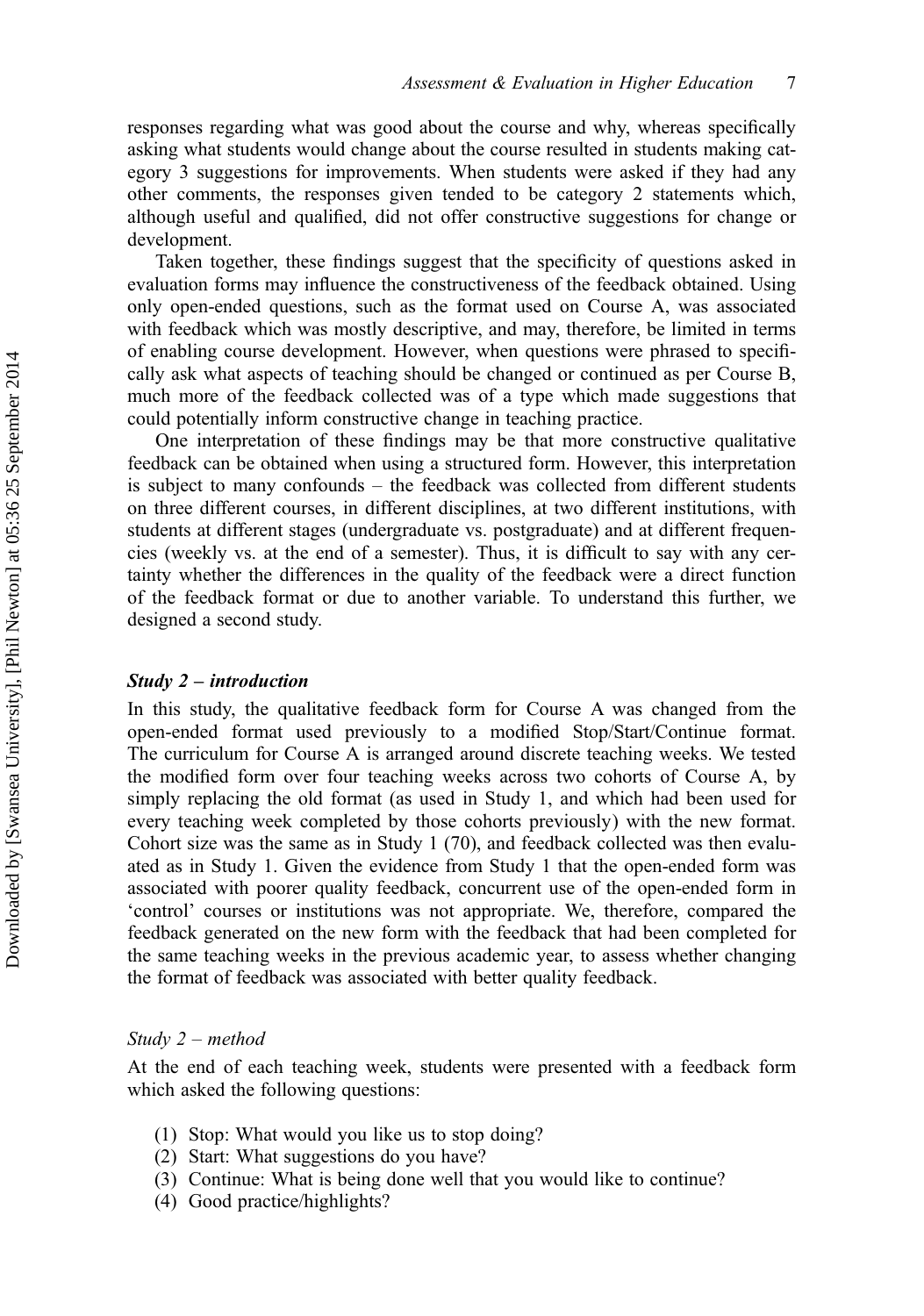#### 8 A. Hoon et al.

- (5) Any other comments?
- (6) Any comments about the new feedback form.

Question 4 was included as much of the teaching on Course A was given by external speakers who may value course feedback as evidence of their own professional development and engagement with education. Question 5 was included to allow students to make more general comments relating to the course that may not have fitted within the Stop/Start/Continue structure, in keeping with literature suggesting that open-ended questions are valued by students and may result in important feedback (Grebennikov and Shah [2013](#page-13-0); Kabanoff, Richardson, and Brown [2003\)](#page-13-0).

The Stop/Start/Continue form was distributed at the end of each of four teaching weeks to the first and second year cohorts; therefore, representing eight teaching weeks in total. All feedback was analysed and coded as in Study 1. Feedback from the same teaching weeks in the previous academic year of Course A was obtained and coded in the same way.

#### Study 2 – results and discussion

In the original free text format, the Year 1 students made a total of 872 statements and the Year 2 students made a total of 611 statements. When presented with the Start/Stop/Continue format, the Year 1 students made a total of 313 statements, whereas Year 2 made a total of 204 statements. Results from the coding of these statements are shown in Table 4, which shows that, in agreement with the findings from Study 1, the original unstructured feedback format yielded a high number of category 1 responses, with 44.5% of statements falling within the P1 category.

We again collapsed our analysis into depth categories only. For the Stop/Start/ Continue format, however, 50% of statements were classed as category 3 (see Figure [3\)](#page-10-0). With regard to the number of statements classed as category 2, there was little change between the original format and the Start/Stop/Continue format.

#### Analysis by question

To identify whether a particular feedback question was more likely to result in a particular type of statement, an analysis by question type was conducted. Table [5](#page-10-0) shows that 'Stop' almost always resulted in N3-type statements, 'Start' typically resulted in N3 or P3 statements and 'Continue' tended to result in P3 statements. The majority of P2 responses were written in the good practice section. There were no N1 or category A statements.

Table 4. Percentage of statements in each feedback category in the original free text format and the Stop/Start/Continue format.

|                                                | Depth           |                |                                                               |               |             |                  |                |          |             |  |
|------------------------------------------------|-----------------|----------------|---------------------------------------------------------------|---------------|-------------|------------------|----------------|----------|-------------|--|
|                                                | 1 (Descriptive) |                |                                                               | 2 (Qualified) |             | 3 (Constructive) |                |          |             |  |
|                                                | N               | $\overline{A}$ | $\mathbf{P}$                                                  | N             | $\mathbf A$ | $\mathbf{P}$     | N              |          | A Other     |  |
| Free text only<br>$Stop/Start/Continue$ 3.92 0 |                 | $\overline{0}$ | 44.52 1.31 2.62 23.73 15.55 0.98<br>28.43 12.75 0 25.98 24.02 |               |             | 3.27             | $6.06 \quad 0$ | $\theta$ | 1.96<br>4.9 |  |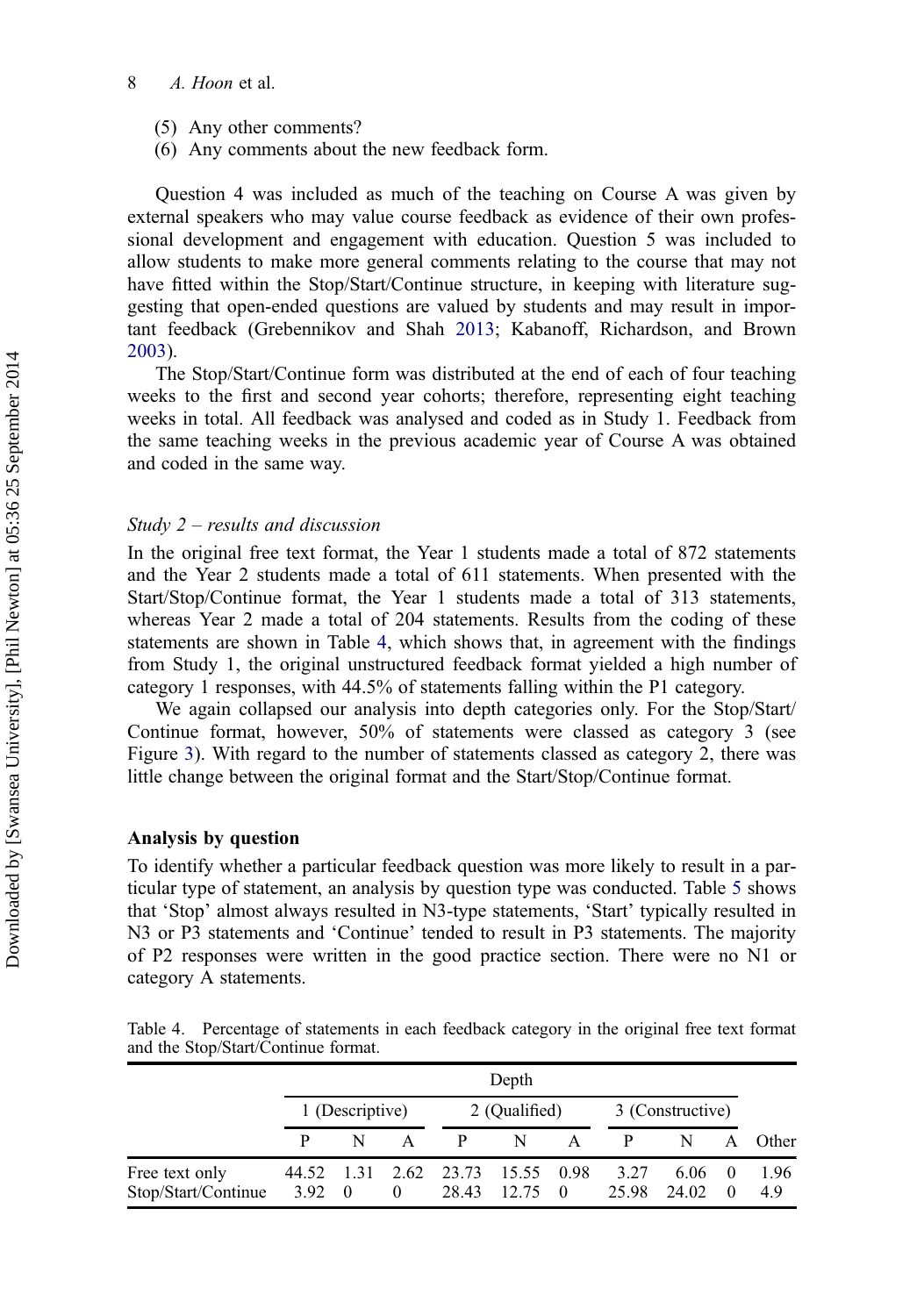<span id="page-10-0"></span>

Figure 3. Percentage of statements in each feedback category in the original free text feedback format and the Stop/Start/Continue format.

Table 5. Percentage of statements for each feedback category per question. No 'A' category statements were found.

|               | P1  | P2   | P3   | N1 | N2  | N3   | Other                    | Total |
|---------------|-----|------|------|----|-----|------|--------------------------|-------|
| Stop          |     | 0.2  | 0.2  | -  | 1.9 | 15.4 | 0.9                      | 18.6  |
| <b>Start</b>  | 0.2 | 3.2  | 6.2  | -  | 3.4 | 10.9 | $\overline{\phantom{a}}$ | 23.9  |
| Continue      | 0.9 | 6.8  | 15.2 | -  | 0.2 | 0.4  | -                        | 23.5  |
| Good practice | 1.3 | 15.4 | 7.7  | -  |     | 0.6  | 0.2                      | 26.3  |
| Comments      | 0.9 | 2.6  | 0.2  | -  |     | 2.1  | 0.6                      | 7.5   |
| Total         | 3.2 | 28.1 | 29.4 |    | 77  | 29.4 | 1.7                      |       |

#### Student evaluation of the new form design

Students were asked to comment on the new Stop/Start/Continue design, using an open-ended question. The depth and volume of feedback obtained in response to this question were limited, and the only theme emerging was a preference (or not) for the new form. Of the 31 comments, received, 20 were positive and 11 were negative, meaning that 65% of student comments indicated a preference for the new form. Within the positive theme, individual comments indicated that students found the new form 'better', 'more constructive' and observed that it allowed them to give feedback on the week as a whole.

#### General discussion

Study 1 reported that the format of a feedback form may have implications for the depth of qualitative feedback that is obtained. Specifically, the use of a form which gave the opportunity to provide open, free text responses was associated with large quantities of descriptive feedback that did not necessarily allow for course development, or even for educators to identify specific elements of teaching provision that were well received by students. The Stop/Start/Continue format used in Course B, which specifically asked the responder to make suggestions for change, was associated with less feedback in terms of quantity of statements, but with highly constructive feedback in those statements given. A similar pattern was found for Course C, whereby asking students what they would change about a course was more likely to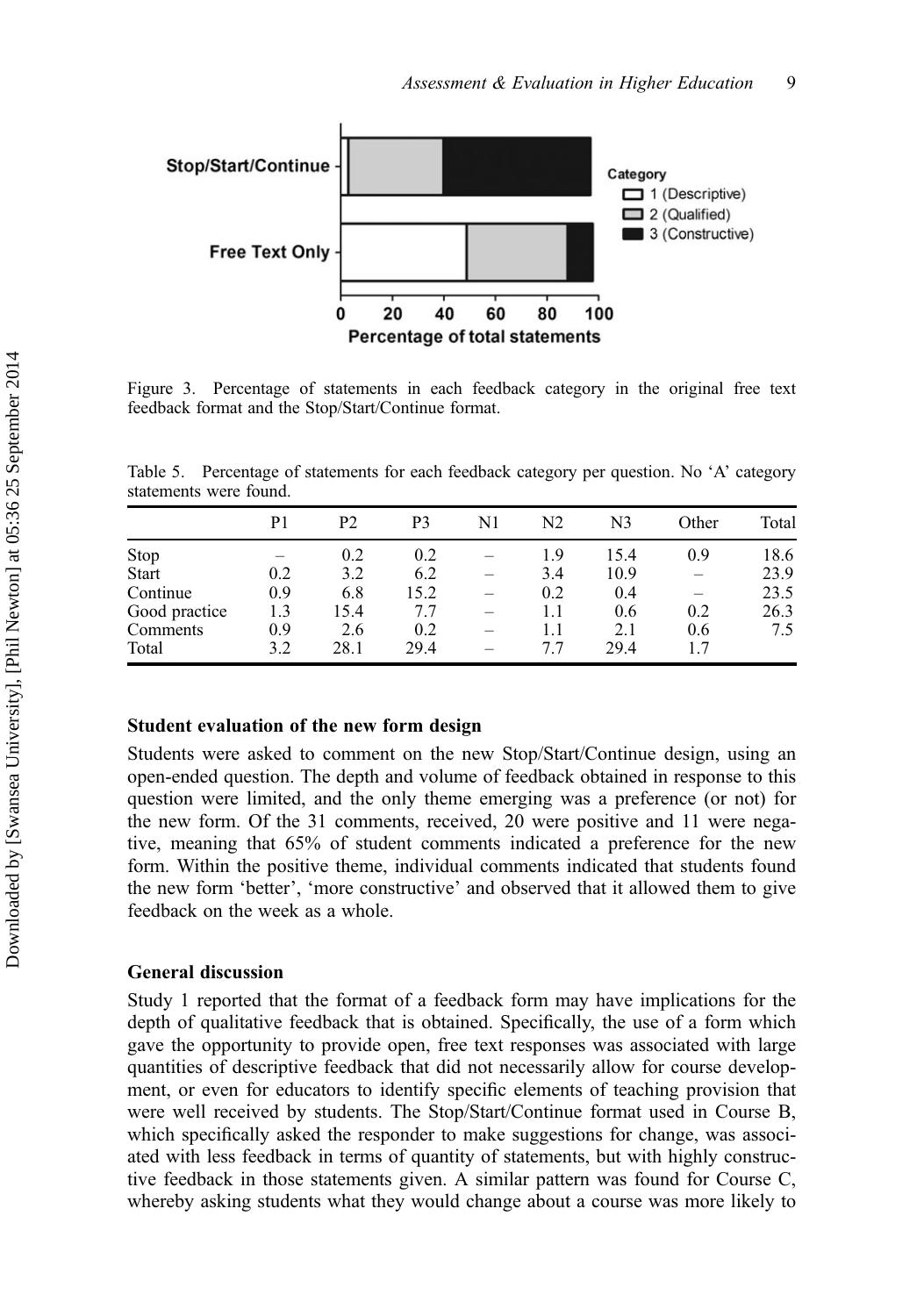result in constructive comments, whereas asking what they liked most about a course tended to result in more descriptive statements about the content of the course.

The findings of Study 1 suggest that the structure of a feedback form might have a significant impact upon the type of qualitative feedback that is collected, and that the specific questions asked may influence the responses given. However, a key limitation of Study 1 was that it compared the feedback of three different groups of students on three very different courses, at two different institutions, with feedback collected at different times and with different frequencies.

Study 2 addressed this limitation using a cohort design with one module, demonstrating that the Stop/Start/Continue format increased use of constructive statements relative to the open-ended format. Additionally, Study 2 found that, whilst students appeared to make fewer statements using the Start/Stop/Continue format, the quality of feedback improved. This is an important finding as there is an ever-increasing expectation on students to provide regular course feedback, and qualitative data are a rich source of important information that may aid course development (Grebennikov and Shah [2013](#page-13-0); Symons [2006](#page-14-0)). We must express caution, however, that obtained data are likely to be useful only to the extent to which users have appropriate time and reflective capacity to consider them (Richardson [2005\)](#page-13-0). Thus, it is important to identify ways in which the richness of qualitative feedback can be retained (and even enhanced) while reducing the resource load for analysis. Lastly, it was apparent that students, as a group, preferred the Stop/Start/Continue format. Having students engaged with providing feedback is a fundamentally important part of obtaining successful feedback (Buckley [2012;](#page-13-0) Richardson [2005\)](#page-13-0), and thus the preferences expressed here for the Stop/Start/Continue format further support its use.

There are some additional limitations which should be considered in the interpretation of the results presented here. The tool we have used to code the feedback assigned categories based upon a simple depth criterion. Obviously, such an approach will not account for all the complexity of qualitative feedback collected from students. For example, one N2-type statement which points out a significant limitation (e.g. 'the content of lecture X was factually inaccurate) may be of much greater importance than an N3 statement on a much less significant topic (e.g. 'the handouts for lecture Z were useful but having page numbers would have made them easier to use'). However, having analysed feedback from across multiple teaching episodes for each course type, the impact of this limitation should be reduced.

Another limitation is that the tool used (Brown and Glover [2006](#page-13-0); Newton, Wallace, and McKimm [2012\)](#page-13-0) was developed for the analysis of feedback written to, rather than by, students, with a focus on constructively improving student achievement. As described in the methods section, the focus of this instrument is aligned with the main aims of the study, making it suitable for use. Nevertheless, future developments of this work might involve the development of specific instruments for the coding of student-generated feedback that takes account of all the motivations for collecting student feedback, such as teacher appraisal, benchmarking, quality assurance and review (Buckley [2012\)](#page-13-0).

Finally, it is important to consider what happens once feedback is collected. Although the current study indicates that a structured feedback form is associated with the generation of feedback that is deeper and more constructive, this does not necessarily mean that these constructive suggestions are then acted upon. These are important areas for future study, for example, is the feedback generated via the 'Stop,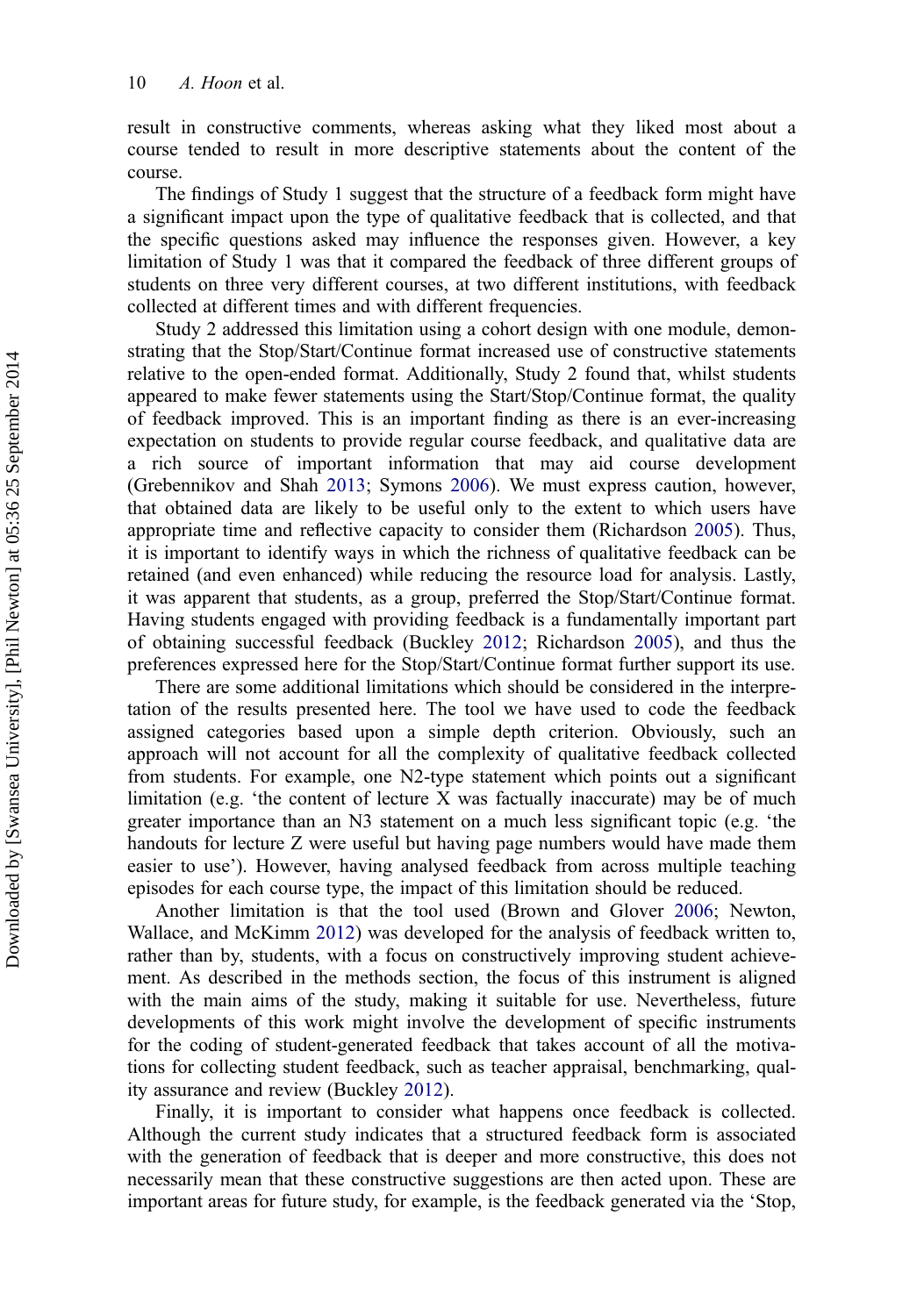Start, Continue' format actually used to change educational provision? Is it more useful for that purpose than feedback generated by pure free text methods? Further, do educators prefer feedback in the Stop-Start-Continue vs. the free text format?

In summary, much of the literature on assessment and feedback has focused on the generation of feedback for students, and on quantitative feedback by students, with less attention apparently paid to the means by which qualitative feedback written by students can be optimised for course development and other outcomes. Although there have been developments in this area (e.g. see Buckley [2012\)](#page-13-0), and the use of student feedback for appraisal of teachers is well established in the USA and other countries (Basow and Martin [2012](#page-13-0); Berk [2012\)](#page-13-0), there was a need for further study to ensure that the maximal benefit is harvested from the effort put into the generation of feedback by students, and the subsequent analysis of that feedback by educators intending to improve teaching provision. The present findings highlight the importance of using feedback forms which are specifically tailored towards the type of evaluation that is required, as the specific questions asked on a feedback form impact upon the type of feedback that is collected, and therefore the extent to which that feedback may be useful.

These findings suggest that the purpose of an evaluation may be key to determining the most appropriate format by which feedback is collected. If the purpose of an evaluation is to identify how a programme can be improved, for example, it is important to include questions that explicitly ask what improvements can be made. If, however, the purpose of evaluation is to identify more general views and opinions, then open questions may be appropriate. Whilst the use of open, free text questions such as those used by Course A in Study 1 may be a source of useful information, such formats do not lend themselves to collecting feedback which could inform development, and the volume of feedback generated may provide an impediment to its use. It is likely that a combination of both structured questions and free text may be preferable, as this allows students to make suggestions for change, whilst also ensuring they have the opportunity to express any other views that may not strictly fit within the Stop, Start or Continue headings.

The findings reported here support the use of a modified Stop/Start/Continue format which allows for the efficient collection of qualitative student feedback while retaining opportunities for full expression.

#### Notes on contributors

Alice Hoon is a lecturer in Assessment and Evaluation at the College of Medicine at Swansea University. She contributed to study design and manuscript preparation. She also coded and analysed all the feedback described in the study.

Emily Oliver is a lecturer in Sport and Exercise Psychology in the School of Applied Social Sciences at Durham University. Her research interests include motivation and engagement. She contributed by facilitating data collection, editing the initial manuscript and revising post-peer review.

Kasia Szpakowska is an associate professor in the College of Arts and Humanities at Swansea University. She contributed by facilitating data collection.

Philip Newton is an associate professor in the College of Medicine at Swansea University. His research interests include evidence-based education. He contributed to study design, supervision, data analysis manuscript preparation and revision post-peer review.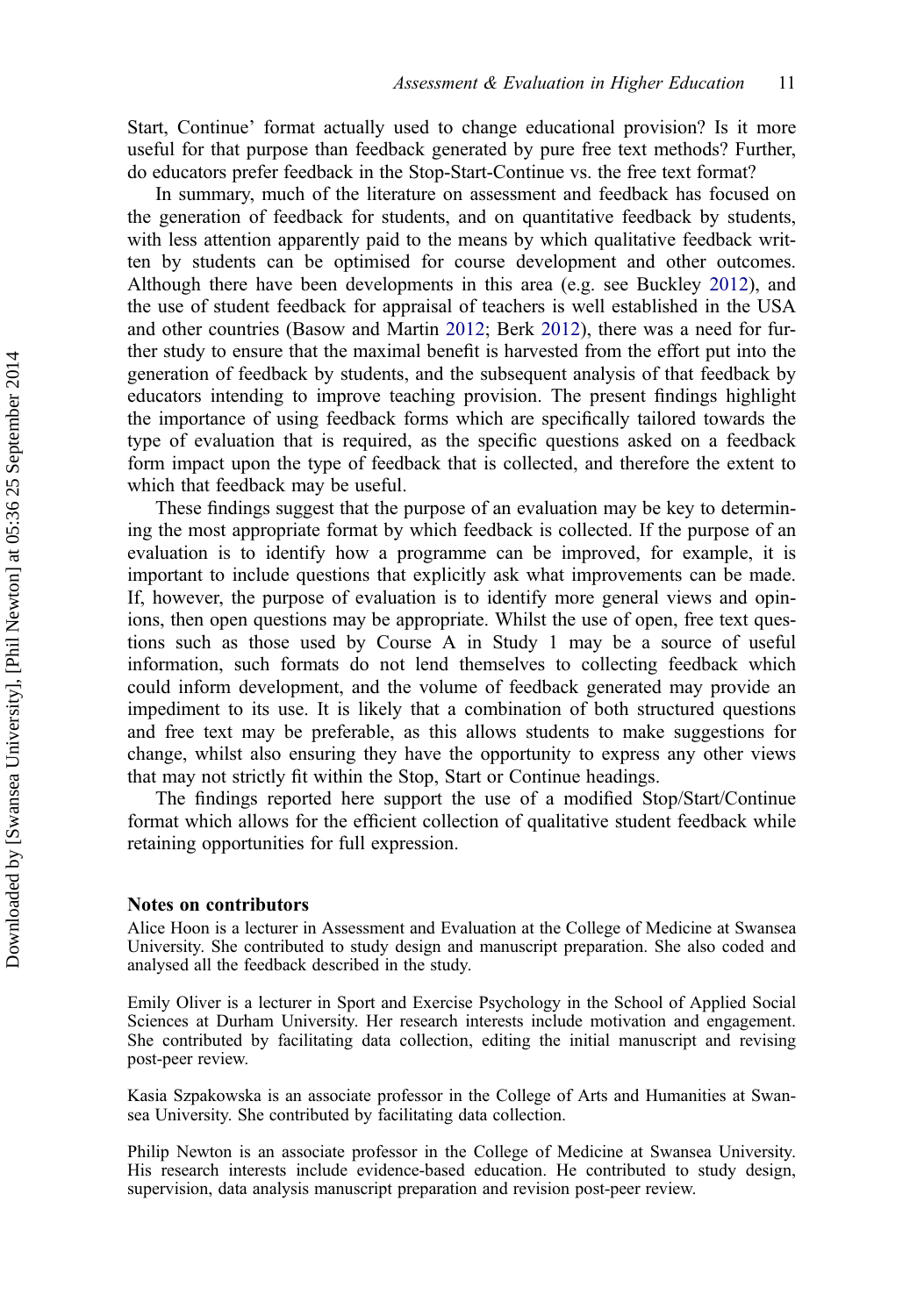#### <span id="page-13-0"></span>References

- Basow, S. A., and J. L. Martin. 2012. "Bias in Student Evaluations." In Effective Evaluation of Teaching, 40–49. Society for the Teaching of Psychology. [http://teachpsych.org/](http://teachpsych.org/ebooks/evals2012/index.php) [ebooks/evals2012/index.php](http://teachpsych.org/ebooks/evals2012/index.php).
- Berk, R. A. 2012. "Top Five Flashpoints in the Assessment of Teaching Effectiveness." Medical Teacher 35: 1–12. doi:[10.3109/0142159X.2012.732247.](http://dx.doi.org/10.3109/0142159X.2012.732247)
- Brockx, B., K. Van Roy, and D. Mortelmans. 2012. "The Student as a Commentator: Students' Comments in Student Evaluations of Teaching." Procedia – Social and Behavioral Sciences, International Conference on Education & Educational Psychology (ICEEPSY 2012) 69 (Dec.): 1122–1133. doi:[10.1016/j.sbspro.2012.12.042](http://dx.doi.org/10.1016/j.sbspro.2012.12.042).
- Brown, E., and C. Glover. 2006. Research Article: Written Feedback for Students: Too Much, Too Detailed or Too Incomprehensible to Be Effective? [http://www.bioscience.heacade](http://www.bioscience.heacademy.ac.uk/journal/vol7/beej-7-3.aspx) [my.ac.uk/journal/vol7/beej-7-3.aspx](http://www.bioscience.heacademy.ac.uk/journal/vol7/beej-7-3.aspx).
- Buckley, A. 2012. Making It Count. UK Higher Education Academy Resources. [http://www.](http://www.heacademy.ac.uk/resources/detail/nss/Making_it_count) [heacademy.ac.uk/resources/detail/nss/Making\\_it\\_count.](http://www.heacademy.ac.uk/resources/detail/nss/Making_it_count)
- Edström, K. 2008. "Doing Course Evaluation as if Learning Matters Most." Higher Education Research and Development 27 (2): 95–106. doi:[10.1080/07294360701805234](http://dx.doi.org/10.1080/07294360701805234).
- George, J. W., and J. Cowan. 1999. A Handbook of Techniques for Formative Evaluation: Mapping the Student's Learning Experience. London: RoutledgeFalmer.
- Grebennikov, L., and M. Shah. 2013. "Student Voice: Using Qualitative Feedback from Students to Enhance Their University Experience." Teaching in Higher Education 18 (6): 606–618. doi:[10.1080/13562517.2013.774353.](http://dx.doi.org/10.1080/13562517.2013.774353)
- Gruber, T., S. Fuß, R. Voss, and M. Gläser-Zikuda. 2010. "Examining Student Satisfaction with Higher Education Services: Using a New Measurement Tool." International Journal of Public Sector Management 23 (2): 105–123. doi[:10.1108/09513551011022474](http://dx.doi.org/10.1108/09513551011022474).
- Huxham, M., P. Laybourn, S. Cairncross, M. Gray, N. Brown, J. Goldfinch, and S. Earl. 2008. "Collecting Student Feedback: A Comparison of Questionnaire and Other Methods." Assessment & Evaluation in Higher Education 33 (6): 675–686. doi:[10.1080/](http://dx.doi.org/10.1080/02602930701773000) [02602930701773000](http://dx.doi.org/10.1080/02602930701773000).
- Kabanoff, B., A. Richardson, and S. Brown. 2003. "Business Graduates' Perceptions of the Quality of Their Course: A View from Their Workplace." Journal of Institutional Research 12 (2). [http://www.aair.org.au/articles/volume-12-no-2/12-2-business-graduates](http://www.aair.org.au/articles/volume-12-no-2/12-2-business-graduates-perceptions-of-the-quality-of-their-course-a-view-from-the-workplace)[perceptions-of-the-quality-of-their-course-a-view-from-the-workplace.](http://www.aair.org.au/articles/volume-12-no-2/12-2-business-graduates-perceptions-of-the-quality-of-their-course-a-view-from-the-workplace)
- Kindred, J., and S. N. Mohammed. 2005. "'He will Crush You Like an Academic Ninja!': Exploring Teacher Ratings on Ratemyprofessors.com." Journal of Computer-Mediated Communication 10 (3). doi:[10.1111/j.1083-6101.2005.tb00257.x.](http://dx.doi.org/10.1111/j.1083-6101.2005.tb00257.x) [http://onlinelibrary.](http://onlinelibrary.wiley.com/doi/10.1111/j.1083-6101.2005.tb00257.x/full) [wiley.com/doi/10.1111/j.1083-6101.2005.tb00257.x/full](http://onlinelibrary.wiley.com/doi/10.1111/j.1083-6101.2005.tb00257.x/full).
- Marriott, P., and L. K. Teoh. 2014. Computer-based Assessment and Feedback: Best Practice Guidelines. Higher Education Academy UK. Accessed June 27. [http://www.heacademy.ac.](http://www.heacademy.ac.uk/resources/detail/disciplines/finance-and-accounting/guidelines-using-ICT-in-assessment-feedback) uk/resources/detail/disciplines/fi[nance-and-accounting/guidelines-using-ICT-in-assessment](http://www.heacademy.ac.uk/resources/detail/disciplines/finance-and-accounting/guidelines-using-ICT-in-assessment-feedback)[feedback](http://www.heacademy.ac.uk/resources/detail/disciplines/finance-and-accounting/guidelines-using-ICT-in-assessment-feedback)
- Marsh, H. W., and L. A. Roche. 1997. "Making Students' Evaluations of Teaching Effectiveness Effective: The Critical Issues of Validity, Bias, and Utility." American Psychologist 52 (11): 1187–1197. doi:[10.1037/0003-066X.52.11.1187](http://dx.doi.org/10.1037/0003-066X.52.11.1187).
- Newton, P. M., M. J. Wallace, and J. McKimm. 2012. "Improved Quality and Quantity of Written Feedback is Associated with a Structured Feedback Proforma." Journal of Educational Evaluation for Health Professions 9: 10. [http://www.jeehp.org/DOIx.php?id=10.](http://www.jeehp.org/DOIx.php?id=10.3352/jeehp.2012.9.10) [3352/jeehp.2012.9.10.](http://www.jeehp.org/DOIx.php?id=10.3352/jeehp.2012.9.10)
- Nulty, D. D. 2008. "The Adequacy of Response Rates to Online and Paper Surveys: What can be Done?" Assessment & Evaluation in Higher Education 33 (3): 301–314. doi[:10.1080/02602930701293231](http://dx.doi.org/10.1080/02602930701293231).
- Palmer, S., and M. Campbell. 2013. "Practically and Productively Analysing Course Experience Questionnaire Student Comment Data." In AAEE 2013: Proceedings of the 24th 2013 Australasian Association for Engineering Education Conference, January. [http://](http://dro.deakin.edu.au/view/DU:30060776) [dro.deakin.edu.au/view/DU:30060776](http://dro.deakin.edu.au/view/DU:30060776).
- Richardson, J. 2005. "Instruments for Obtaining Student Feedback: A Review of the Literature." Assessment & Evaluation in Higher Education 30 (4): 387–415. doi:[10.1080/](http://dx.doi.org/10.1080/02602930500099193) [02602930500099193](http://dx.doi.org/10.1080/02602930500099193).